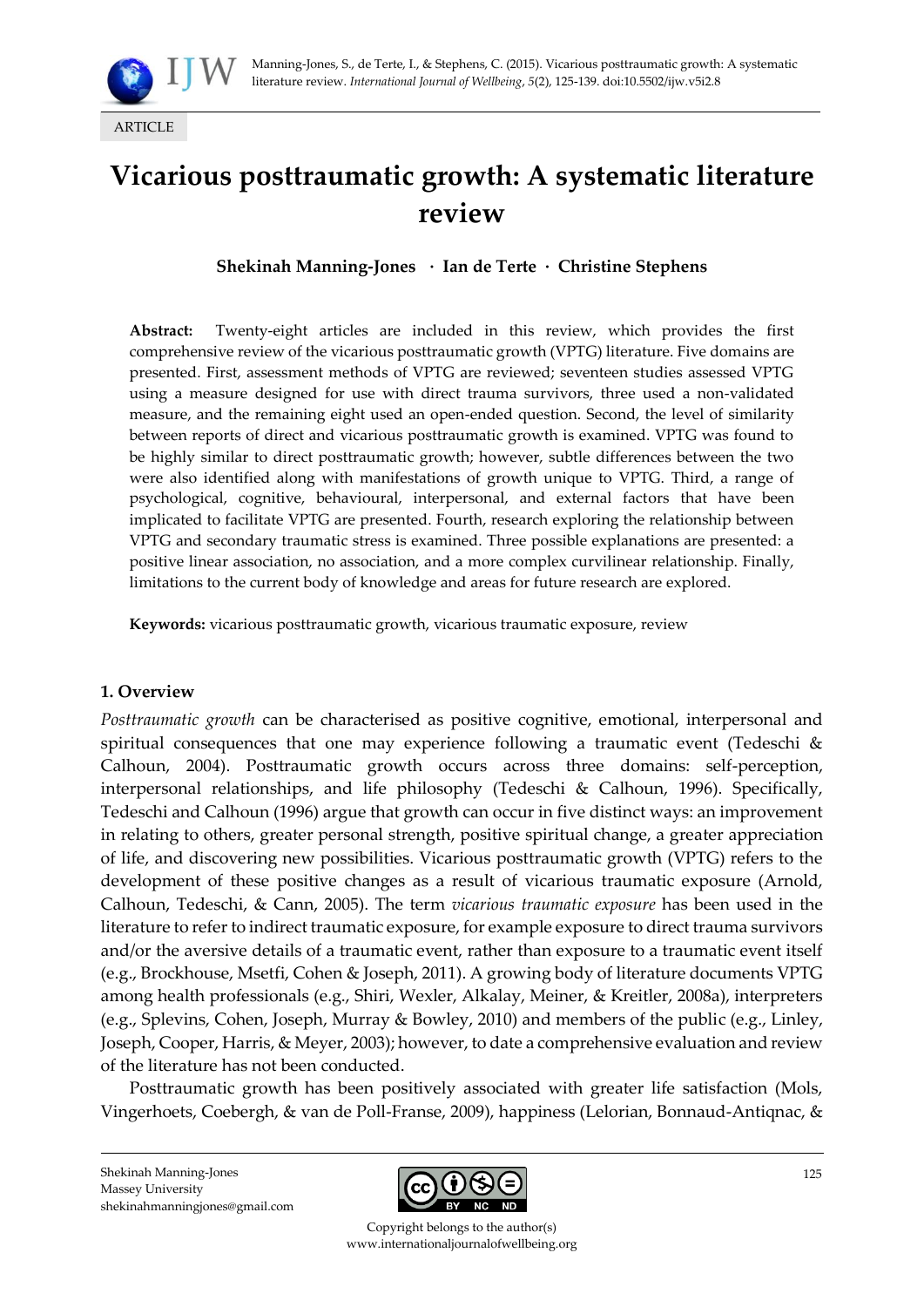

Florin, 2010), and general psychological, physical, and emotional wellbeing (Wild & Paivio, 2004). It is reasonable to assume that VPTG also results in such benefits, and therefore it is an area worthy of future research. In order to produce meaningful research, researchers must be aware of all previously published studies. While reviewing the literature, it was evident that this was often not the case. For example a study published in 2014 claimed only three previous VPTG articles could be identified (Hyatt-Burkhart, 2014). A systematic literature review can be used as a tool to identify current gaps in the literature, limitations, and areas in need of future research. To date, no such review for the VPTG literature has been published. Cohen and Collens (2013) attempted to provide a metasynthesis of the VPTG literature; however, their decision to include only qualitative literature and to simultaneously review vicarious traumatisation limits the applicability of their results. This review aims to organise and evaluate current literature in a way that will guide and encourage future research. It will provide health professionals with a comprehensive synthesis of literature relating to VPTG, and may have practical implications as to how they can further facilitate VPTG in their workplace.

Five domains of literature will be reviewed here, chosen for their likelihood to spur future research. These domains are:

- 1) The measurement of VPTG.
- 2) The level of similarity between vicarious and direct posttraumatic growth.
- 3) Facilitating factors of VPTG.
- 4) The relationship between VPTG and secondary traumatic stress.
- 5) Current limitations and directions for future research.

## *1.1 Literature search strategies*

Combinations of the following search terms were entered into the literature databases *Scopus, PsycINFO*, and *Psychology and Behavioural Sciences Collection*: *secondary, vicarious*, *indirect,* along with *posttraumatic, posttrauma\*, trauma\*, adversarial, stress-related, positive transformation, psychological* and *growth.* Searches were repeated in *Science Direct,* but were limited to psychological articles published in 2014 in an attempt to identify articles not yet available on other databases. Searches took place over January and February 2014. Databases returned a combined total of 3144 unique articles. Abstracts that suggested a specific focus on VPTG or a synonymous concept (e.g., positive self-transformation, positive psychological change) were further reviewed.

## *1.2 Inclusion criteria*

Articles were included for review if they: a) were printed in a peer-reviewed journal, b) were printed in English, c) reported original data, d) outlined a specific focus on VPTG (or a synonymous term), and e) were specifically concerned with vicarious traumatic exposure. Articles were excluded if they: a) referred to a shared reality between participants and direct trauma survivors, b) conducted research with emergency workers or with family members of direct trauma survivors (these individuals were deemed to have experienced direct rather than vicarious traumatic exposure), and c) were review or metasynthesis articles. This resulted in the identification of 24 relevant articles. Reference lists were evaluated using the same criteria, and four additional articles were selected.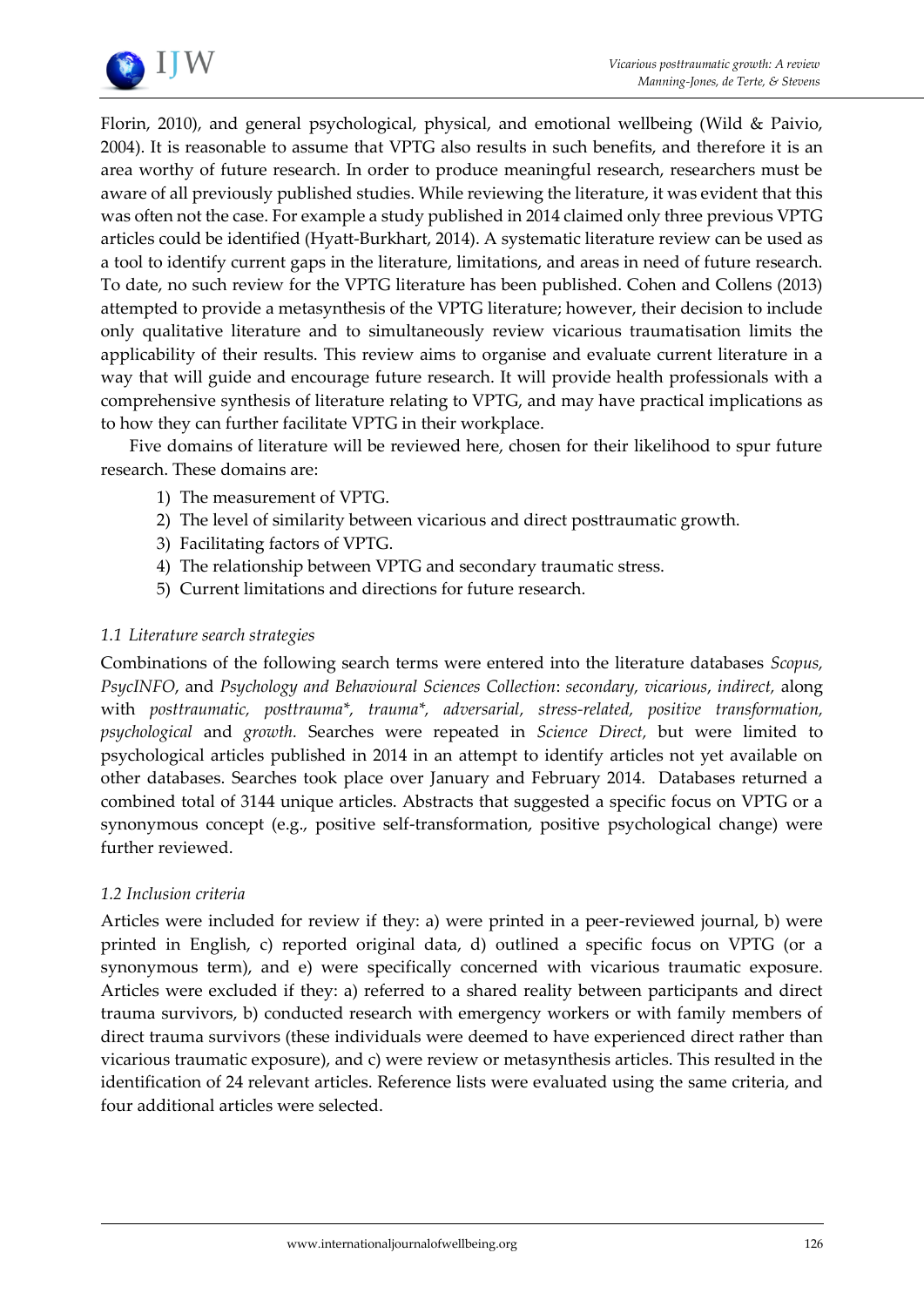

| Study                                           | Participants                                                                 | Methodology                                                                                                   | Assessment method                                                                                                                                                                                              | $\boldsymbol{n}$ |
|-------------------------------------------------|------------------------------------------------------------------------------|---------------------------------------------------------------------------------------------------------------|----------------------------------------------------------------------------------------------------------------------------------------------------------------------------------------------------------------|------------------|
| Arnold, Calhoun, Tedeschi, &<br>Cann (2005)     | Psychotherapists                                                             | Qualitative: Naturalistic<br>interviews                                                                       | "How have you been affected by<br>your work with clients who have<br>experienced traumatic events?"                                                                                                            | 21               |
| Barrington & Shakespeare-Finch<br>(2013)        | Clinical and<br>administrative/<br>managerial staff working<br>with refugees | Qualitative: Semi-<br>structured interviews                                                                   | Open-ended question                                                                                                                                                                                            | 17               |
| Ben-Porat & Itzhaky (2009)                      | Social workers                                                               | Quantitative: Survey                                                                                          | <b>PTGI</b>                                                                                                                                                                                                    | 214              |
| Bentar (2000)                                   | Therapists                                                                   | Qualitative: Open ended<br>in-depth interviews                                                                | Open-ended question                                                                                                                                                                                            | 12               |
| Brockhouse, Msetfi, Cohen, &<br>Joseph $(2011)$ | Therapists                                                                   | Quantitative: Survey                                                                                          | <b>PTGI</b>                                                                                                                                                                                                    | 118              |
| Davis & Macdonald (2004)                        | General Canadian<br>population                                               | Quantitative: Structured<br>interview                                                                         | Using a 4-point scale,<br>participants rated the extent to<br>which they felt the event<br>changed: (i) their relationship<br>with family; (ii) their<br>relationship with friends; and<br>(iii) their values. | 80               |
| Gibbons, Murphy, & Joseph<br>(2011)             | Social workers                                                               | Quantitative:                                                                                                 | <b>PTGI</b>                                                                                                                                                                                                    | 62               |
|                                                 |                                                                              | Survey                                                                                                        | CiOQ                                                                                                                                                                                                           |                  |
| Guhan & Liebling-Kalifani (2011)                | Support workers                                                              | Mixed Methods:<br>Qualitative semi-<br>structured interviews and<br>quantitative self-report<br>questionnaire | Open-ended question                                                                                                                                                                                            | 12               |

# **Table 1a. Summary of the 28 articles included in the current review**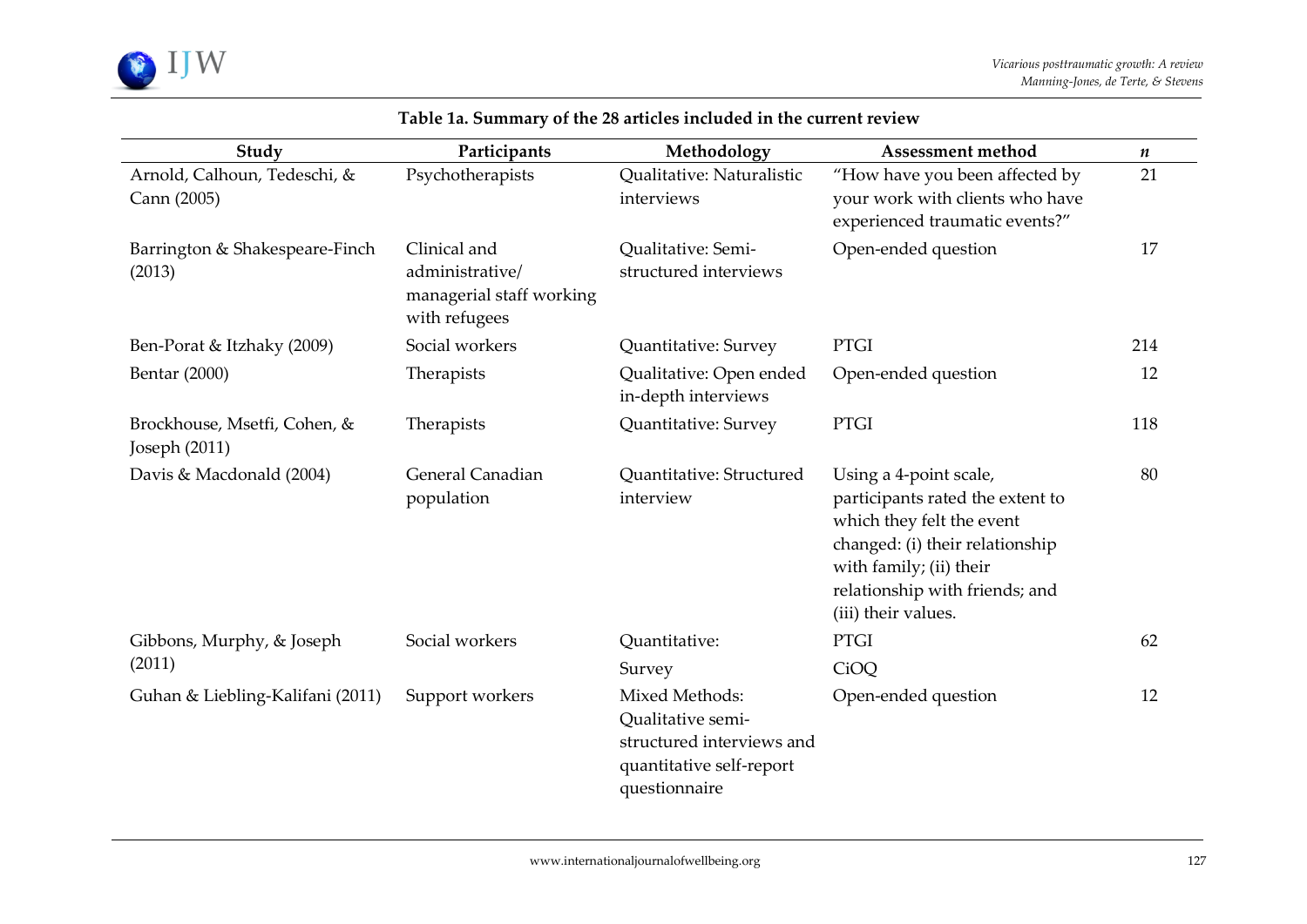

| Study                                                  | Participants                                               | Methodology                                      | <b>Assessment method</b>               | $\pmb{n}$ |
|--------------------------------------------------------|------------------------------------------------------------|--------------------------------------------------|----------------------------------------|-----------|
| Hyatt-Burkhart (2014)                                  | Mental health workers                                      | Qualitative: Semi-                               | "How have you been affected by         | 12        |
|                                                        |                                                            | structured interviews and                        | your work with children who            |           |
|                                                        |                                                            | focus groups                                     | have experienced traumatic<br>events?" |           |
| Kjellenberg, Nilsson, Daukantaité,<br>& Cardeña (2014) | Professionals working<br>with war and torture<br>survivors | Quantitative: Survey                             | <b>PTGI</b>                            | 69        |
| Lambert & Lawson (2013)                                | Counsellors                                                | Quantitative: Survey                             | PTGI                                   | 125       |
| Linley & Joseph (2005)                                 | Funeral directors                                          | Quantitative: Survey                             | CiOQ                                   | 78        |
| Linley & Joseph (2007)                                 | Therapists                                                 | Quantitative: Survey                             | PTGI-SF                                | 156       |
|                                                        |                                                            |                                                  | CiOQ                                   |           |
| Linley, Joseph, Cooper, Harris, &<br>Meyer (2003)      | <b>General British</b><br>population                       | Quantitative: Survey                             | <b>PTGI</b>                            | 108       |
|                                                        |                                                            |                                                  | CiOQ                                   |           |
| Linley, Joseph, & Loumidis (2005)                      | Therapists                                                 | Quantitative: Survey                             | <b>PTGI</b>                            | 85        |
|                                                        |                                                            |                                                  | CiOQ                                   |           |
| O'Sullivan & Whelan (2011)                             | Telephone counsellors                                      | Quantitative: Survey                             | <b>PTGI</b>                            | 64        |
| Samios, Rodzik, & Abel (2012)                          | Therapists                                                 | Quantitative: Survey                             | <b>PTGI</b>                            | 61        |
| Satkunanayagam, Tunariu, &<br>Tribe (2010)             | Mental health<br>professionals                             | Qualitative: Semi-<br>structured interviews      | Open-ended question                    | 12        |
| Shamai & Ron (2009)                                    | Social workers                                             | Qualitative: Semi-<br>structured interviews      | Open-ended question                    | 29        |
| Shiri, Wexler, & Kreitler (2010)                       | Nurses and rehabilitation                                  | Mixed methods:                                   | <b>PTGI</b>                            | $68*$     |
|                                                        | teams                                                      | Qualitative interview and<br>quantitative survey |                                        |           |

# **Table 1b. Summary of the 28 articles included in the current review**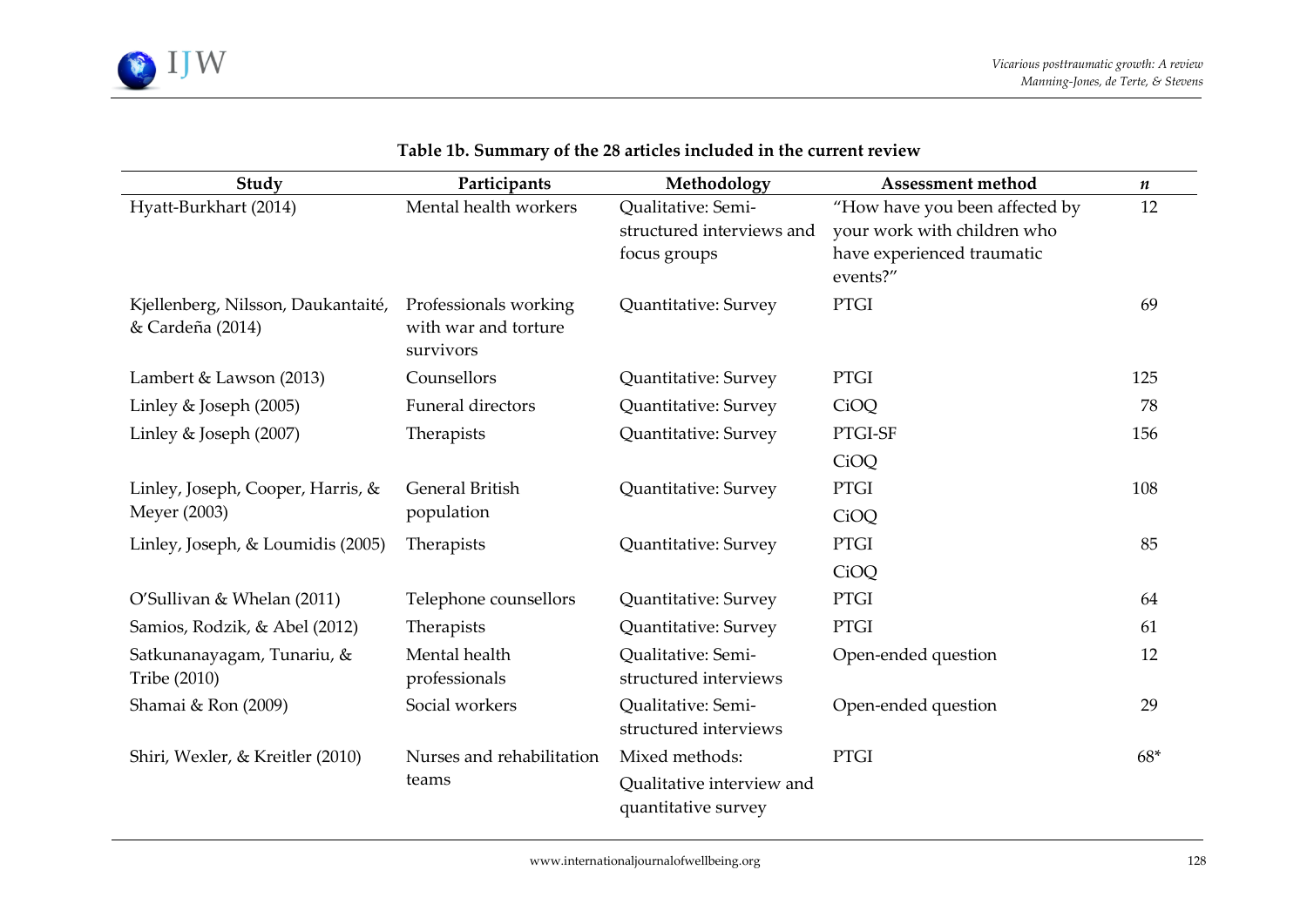

| Study                                                 | Participants                                                                                            | Methodology                                | Assessment method                                                                      | $\boldsymbol{n}$ |
|-------------------------------------------------------|---------------------------------------------------------------------------------------------------------|--------------------------------------------|----------------------------------------------------------------------------------------|------------------|
| Shiri, Wexler, Alkalay, Meiner, &<br>Kreitler (2008a) | Doctors, therapists and<br>nurses                                                                       | Quantitative: Survey                       | <b>PTGI</b>                                                                            | 138              |
| Shiri, Wexler, Alkalay, Meiner, &<br>Kreitler (2008b) | Hospital rehabilitation<br>workers                                                                      | Quantitative: Survey                       | <b>PTGI</b>                                                                            | $31*$            |
| Splevins, Cohen, Joseph, Murray,<br>& Bowley (2010)   | Interpreters                                                                                            | Qualitative: Semi-<br>structured interview | Open-ended question                                                                    | 8                |
|                                                       |                                                                                                         |                                            | e.g., "I'm wondering what it's<br>like for you to listen to your<br>client's stories." |                  |
| Swickert, Hittner, DeRoma, &<br>Saylor (2006)         | General American<br>population                                                                          | Quantitative: Survey                       | <b>PBS</b>                                                                             | 136              |
| Taku (2014)                                           | Physicians                                                                                              | Quantitative: Survey                       | PTGI-Short Form                                                                        | 289              |
| Taubman-Ben-Ari & Weintroub<br>(2008)                 | Physicians and nurses                                                                                   | Quantitative: Survey                       | <b>PTGI</b>                                                                            | 124              |
| Tehrani (2007)                                        | Care workers                                                                                            | Quantitative: Survey                       | Trauma Belief Inventory                                                                | 430              |
| Tehrani (2010)                                        | Occupational health<br>advisors, Human<br>resource advisors,<br>Counsellors, Family<br>Liaison officers | Quantitative: Survey                       | Carer Belief Inventory                                                                 | 276              |

# **Table 1c. Summary of the 28 articles included in the current review**

\* Sample size reflects the number of participants who fit the criteria to be included in this review.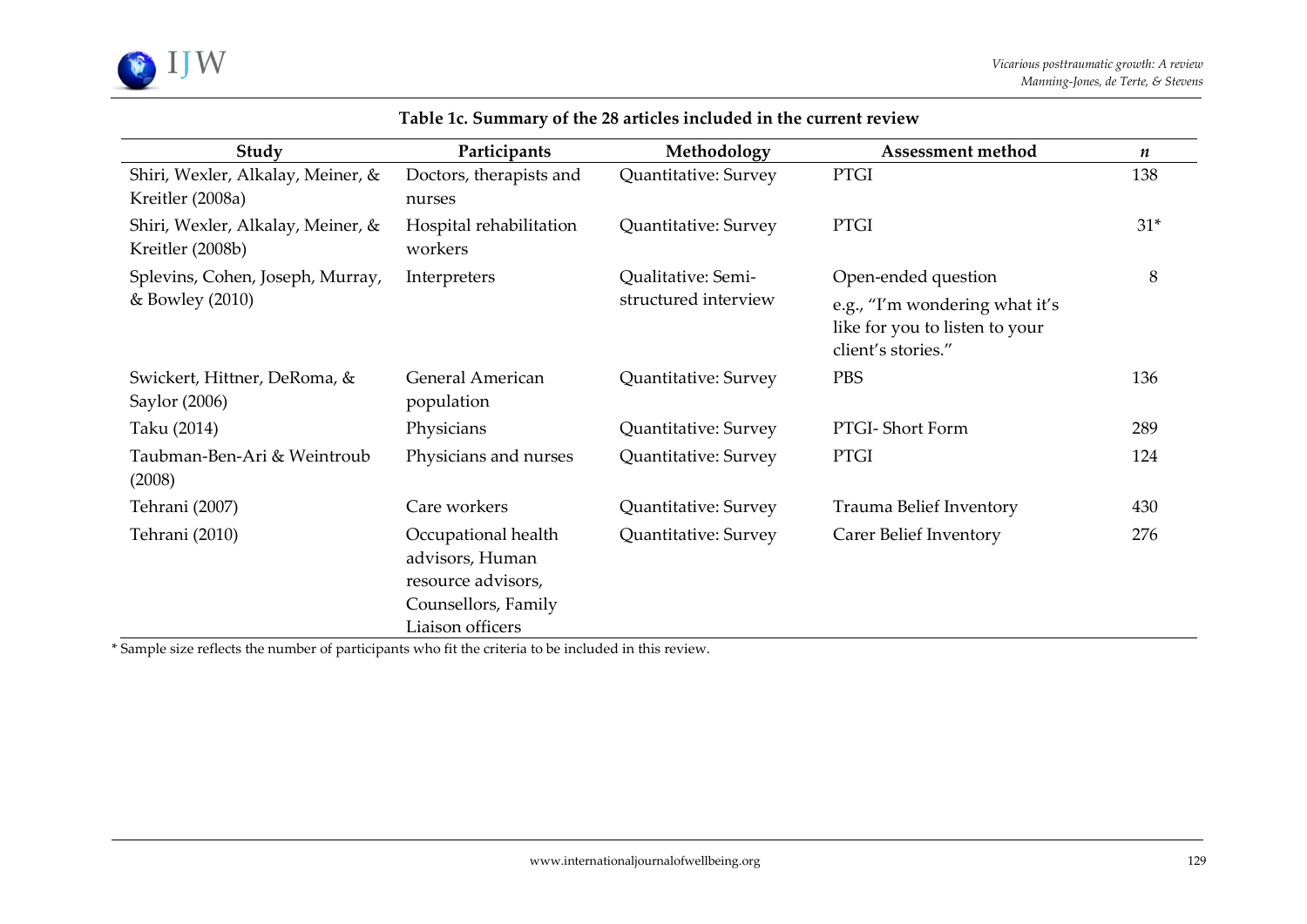

# *1.3 Selected articles*

Of the 28 articles identified for review, 19 were quantitative, seven qualitative, and two utilised mixed methods. Twenty-five articles conducted research with professionals who experienced vicarious traumatic exposure through their work, for example health professionals, funeral directors, and interpreters. Together, these professionals had been vicariously exposed to a wide range of traumatic events such as war, domestic violence, sexual assault, and the Holocaust. The remaining three articles focused on the general population who had vicariously been exposed to the September 11 terrorist attacks. Table 1 above provides an overview of the included articles.

# **2. Measurement of Vicarious Posttraumatic Growth**

Currently, there is no measure designed specifically to assess VPTG; therefore, all quantitative studies used a measure originally designed for direct trauma survivors. Seventeen articles assessed VPTG using a validated measure of posttraumatic growth. Eleven articles used a version of the Posttraumatic Growth Inventory (PTGI; Tedeschi & Calhoun, 1996), one used the Positive Changes subscale of the Changes in Outlook Questionnaire (CiOQ; Joseph, Williams, & Yule, 1993), four used the PTGI and CiOQ in combination, and one used the Perceived Benefit Scale (PBS; McMillen & Fisher, 1998). These self-report questionnaires required participants to rate their level of agreement with statements describing various psychological and behavioural changes that can follow traumatic exposure.

Three studies measured VPTG with non-validated instruments. Davis and Macdonald (2004) measured VPTG using a structured interview; they asked participants to rate the extent to which they had experienced positive change in their relationships and personal values on a 4-point scale. If participants had experienced positive change, follow-up questions on the nature of this change were administered. Tehrani (2007, 2010) measured VPTG using four items (see Table 1 above) originally targeted at assessing positive beliefs. While Tehrani (2007) argued that these items were consistent with the personal strength and appreciation of life subscales of the PTGI, a lack of evidence of convergent validity means results should be interpreted with caution.

The remaining eight studies assessed VPTG using qualitative methods. Non-specific openended questions were used to enquire about the impact of vicarious traumatic exposure generally, for example "How have you been affected by your work with clients who have experienced a traumatic event?" (Arnold et al., 2005, p. 245). Specific follow-up questions were administered if descriptions of VPTG were not spontaneously given. If provided, qualitative questions are presented in Table 1 above.

# **3. Vicarious and direct posttraumatic growth**

From the reviewed articles it was evident that aspects of VPTG are consistent with conceptualisations of posttraumatic growth among direct trauma survivors. Professionals working with refugees experienced changes in their values and priorities, spiritual growth, greater personal strength, and enhanced interpersonal relationships (Barrington & Shakespeare-Finch, 2013), all consistent with Tedeschi and Calhoun's (1996) conceptualisation of direct posttraumatic growth. Similar changes were noted among psychotherapists (Arnold et al., 2005), social workers (Shamai & Ron, 2009), interpreters (Splevins et al., 2010), and support workers (Guhan & Liebling-Kalifani, 2011).

However, subtle differences were also apparent between these two forms of psychological growth. For example, participants reporting VPTG reflected upon the resiliency of mankind in general (Arnold et al., 2005; Splevins et al., 2010), which is more abstract than the sense of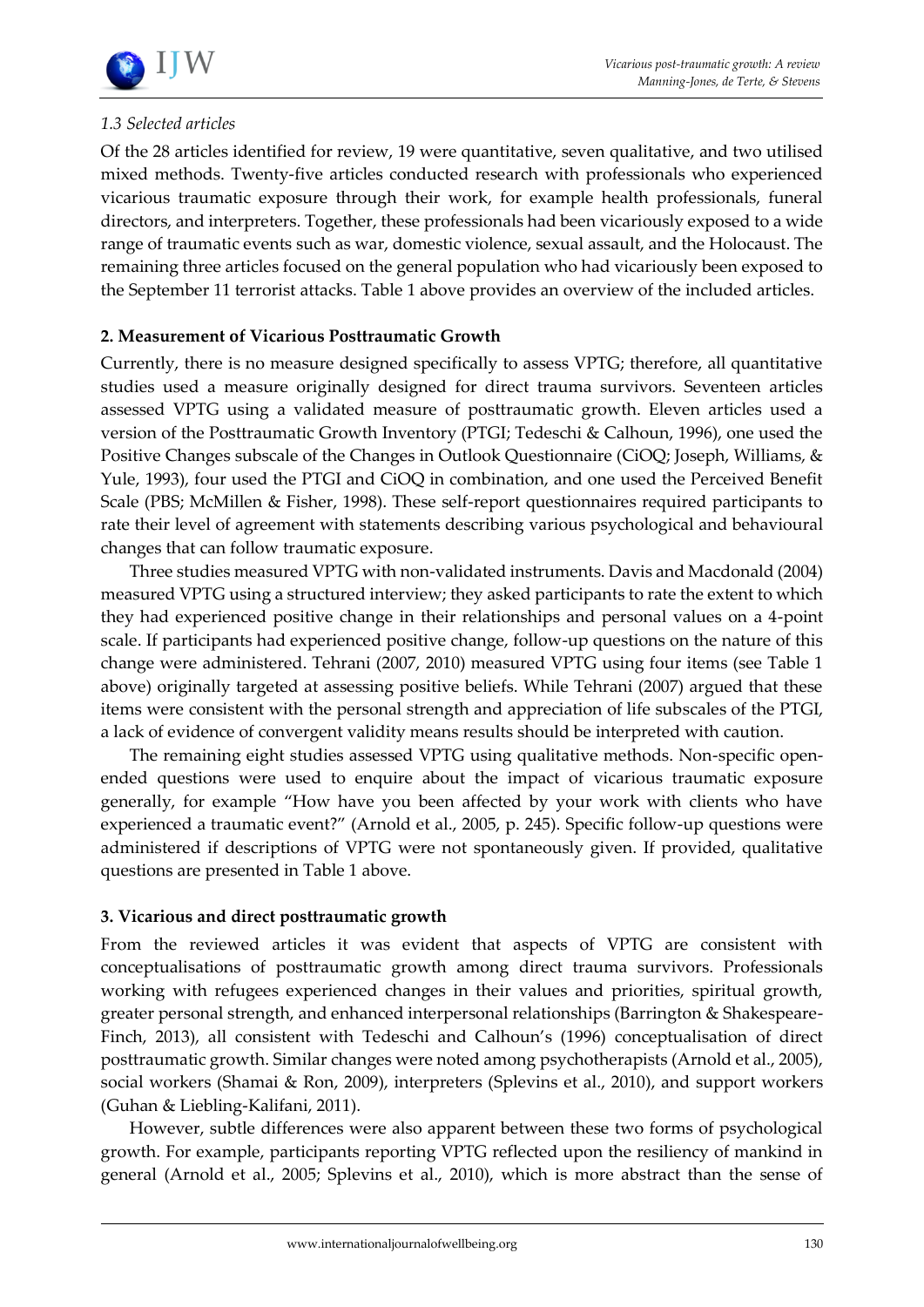

increased personal strength generally reported by direct trauma survivors (e.g., Hefferon, Grealy, & Mutrie, 2009). In addition, while direct trauma survivors often report personal spiritual growth, therapists reported a type of spiritual broadening, referring to the acceptance of spiritual beliefs as a helpful healing tool following trauma, without experiencing any personal belief changes (Arnold et al., 2005). Therefore, VPTG appears to differ slightly from direct posttraumatic growth; perhaps it is less integrated with a person's self-concept.

In addition, there were aspects of growth unique to VPTG, largely concerning professional identity. Participants spoke of the realisation that their work was valuable, that they had the ability to make a difference in the lives of direct trauma survivors, and that their experience had enhanced their professional capabilities (Barrington & Shakespeare-Finch, 2013; Guhan & Liebling-Kalifani, 2011; Bentar, 2000; Satkunanayagam, Tunariu, & Tribe, 2010; Shamai & Ron, 2009; Splevins et al., 2010). Overall, VPTG made participants feel more competent in their workplace. This likely reflects the context of participants' vicarious traumatic exposure.

Overall, it appears that direct and vicarious posttraumatic growth are highly similar. However, there are also subtle differences between the two and even manifestations of growth that are unique to VPTG, distinguishing the two constructs and representing their differing origins. VPTG could be considered to fall under the larger "umbrella" of posttraumatic growth, but should also be seen as a distinct concept that differs from direct posttraumatic growth in ways that will have important implications for the way it is reported and assessed.

# **4. Factors that facilitate the development of VPTG**

A range of factors that facilitate the development of VPTG were identified from the 28 reviewed articles. These are discussed below within the following categories: cognitive and psychological, behavioural, interpersonal, and external variables.

## *4.1 Cognitive and psychological variables*

Empathetic engagement was identified as an important factor in the development of VPTG. Several articles reported a positive association between these two variables (Brockhouse et al., 2011; Linley & Joseph, 2007), and qualitative studies described how experiencing empathy for direct survivors spurred participants' own psychological growth (Shamai & Ron, 2009; Splevins et al., 2010). It appears that empathetic engagement enables helping professionals to metaphorically apply the traumatic event to their own lives, facilitating VPTG (Linley & Joseph, 2007; Shamai & Ron, 2009; Splevins et al., 2010). However, no relationship was found between empathy and VPTG among telephone counsellors (O'Sullivan & Whelan, 2011) or those vicariously exposed to the September 11 terrorist attacks (Davis & Macdonald, 2004). One possible explanation is that empathy is positively associated with VPTG only when it exceeds a certain level; studies that reported a positive relationship between empathy and VPTG also reported higher levels of empathy than those that reported no significant relationship (Brockhouse et al., 2011; Linley & Joseph, 2007; O'Sullivan & Whelan, 2011). Alternatively, perhaps telephone counsellors and those exposed to the September 11 terrorist attacks via the media felt limited in their capacity to help the direct trauma survivors. This may have acted as a moderating variable on the relationship between empathy and VPTG, reducing the positive association. Further research is needed to ascertain the nature of the relationship between empathy and VPTG.

Optimism and positive affect were also identified as factors conducive to VPTG. Having positive and optimistic beliefs about the future and about the benefits of suffering was positively associated with aspects of VPTG among nurses and rehabilitation workers (Shiri, Wexler, &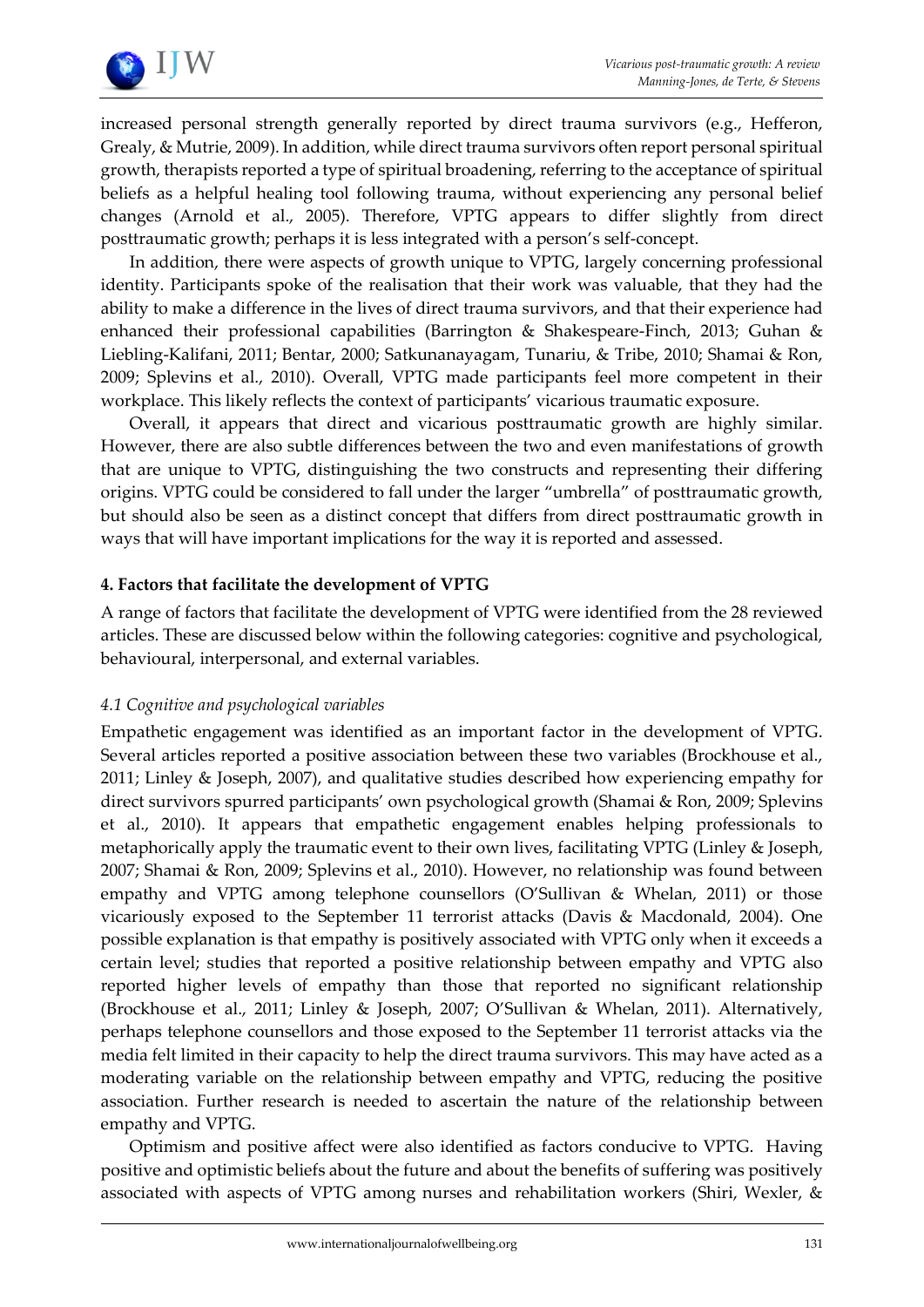

Kreitler, 2010). Linley and Joseph (2005) reported that those funeral directors with the highest levels of positive affect also reported the greatest levels of VPTG. It may be that positive affect and optimism facilitate the identification of positive outcomes following vicarious traumatic exposure.

In contrast, negative affect was also found to be a salutary factor. Among their sample of funeral workers, Linley and Joseph (2005) found negative affect to positively correlate with VPTG. This likely reflects the fact that it is necessary to experience devastation and distress following vicarious traumatic exposure before one is able to develop VPTG (Davis & Macdonald, 2004). The reality that one must experience the negative psychological effects of vicarious traumatic exposure before VPTG is possible (Davis & Macdonald, 2004) is consistent with the finding that VPTG is related to both negative and positive affect.

Having a sense of satisfaction, competence, and value in one's work was found to enhance VPTG. Among nurses and physicians, professional self-esteem, defined as the extent to which professionals perceived themselves to be professionally competent and valuable (Carmel, 1997), was positively associated with VPTG (Taubman-Ben-Ari & Weintroub, 2008). In addition, compassion satisfaction, defined as a sense of pleasure or satisfaction gained from one's job (Stamm, 2005), and self-perceived value of one's work were positively associated with VPTG among social workers (Gibbons, Murphy, & Joseph, 2011). However, this was not the case among professionals working with war and torture survivors, despite similar levels of compassion satisfaction being recorded (Kjellenberg, Nilsson, Daukantaité, & Cardeña, 2014). The reason for these divergent results is unclear. Perhaps working with war and torture survivors was so far removed from the reality of the participants' personal lives that their work, and the satisfaction they got from this, did not transcend into positive personal changes. In contrast, the social workers included in Gibbon et al.'s (2011) sample may have experienced a greater level of identification with their clients, and therefore the satisfaction they got from their work related to positive personal growth. Further research is needed to investigate this hypothesis.

Mixed results have been reported regarding the relationship between having a strong sense of coherence, defined as "the extent to which the world is seen as comprehensible, manageable, and meaningful" (Brockhouse et al., 2011, p. 736) and posttraumatic growth. Linley, Joseph, and Loumidis (2005) reported this construct to be positively associated with VTPG; however, this was the case only when using the CiOQ: research has not found a positive relationship between sense of coherence and VPTG when utilising the PTGI (Linley & Joseph, 2007; Linley et al., 2005; Samios, Rodzik, & Abel, 2012). In fact, one study found having a strong sense of coherence to *negatively* predict VPTG, perhaps because it enhances resiliency which in turn reduces opportunity for growth (Brockhouse et al., 2011). Overall, the majority of reviewed studies did not support a positive association between sense of coherence and VPTG; however, more research is needed in this area to provide an accurate picture of the relationship between these two constructs.

Among therapists, theoretical orientation was identified as an important factor relating to VPTG. In regards to both therapeutic training and practice orientation, Linley and Joseph (2007) reported that humanistic and transpersonal orientations were positively associated with VPTG, while cognitive-behavioural training was negatively associated. Linley and Joseph suggest that this likely reflects the philosophy of humanistic and transpersonal therapies, which acknowledge that suffering can provide opportunities for growth and development. They also suggest that therapists who practise cognitive-behavioural therapy are more likely to work with severe client populations, which may reduce opportunities for VPTG. Further research is needed to explore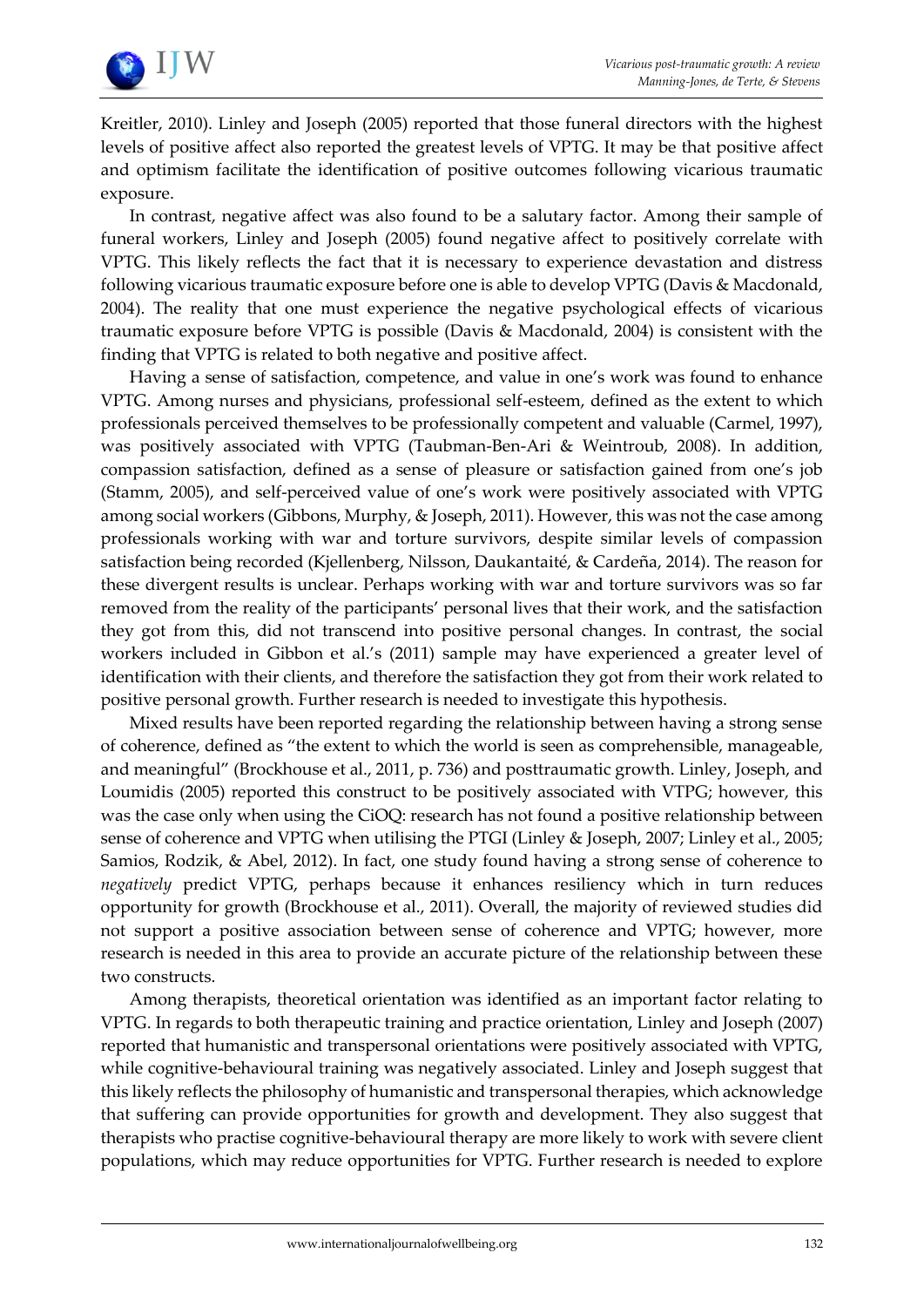

whether such findings can be replicated and also to elucidate the different relationships between therapeutic intervention and VPTG outcomes.

Finally, there were contradictory findings regarding the relationship between resilience and VPTG. Resilience was positively associated with VPTG among physicians (Taku, 2014); however, beliefs about resilience (e.g., how much participants believed that difficulties can be perceived as challenges to be overcome) negatively predicted the identification of new possibilities, a domain of VPTG, among nurses and rehabilitation workers (Shiri et al., 2010). Perhaps individuals who hold such beliefs about resilience have a positive attitude that enables them to cope in the face of adversity, but that also reduces their opportunity for VPTG by minimising the initial impact of the vicarious traumatic exposure. The investigation of resilience itself is a complex area (Windle, 2011); its role in VPTG would be a fruitful area for further investigation.

# *4.2 Behavioural variables*

Many of the studies reviewed supported a positive association between engaging in self-care activities and VPTG (Arnold et al., 2005; Barrington & Shakespeare-Finch, 2013; Satkunanayagam et al., 2010; Splevins et al., 2010; Tehrani, 2010). Only one study reported that it did not find a significant positive relationship between self-care and VPTG (Lambert & Lawson, 2013), and this study reported little information on how self-care was defined or assessed. Common self-care activities cited in the studies reviewed include exercise, healthy eating, engaging in hobbies, prayer, and spiritual and religious activities (Arnold et al., 2005; Barrington & Shakespeare-Finch, 2013; Satkunanayagam et al., 2010; Splevins et al., 2010; Tehrani, 2010). Splevins et al. (2010) argued that self-care activities were active and conscious coping strategies utilised by participants to reduce psychological distress and protect their wellbeing. This process appears to facilitate the development of VPTG.

Personal therapy was also found to enhance the likelihood of experiencing VPTG. Therapists who engaged in personal therapy reported greater levels of VPTG than was reported by those who did not (Brockhouse et al., 2011; Linley & Joseph, 2007). Linley and Joseph (2007) argued that this demonstrates the ability of personal therapy not only to decrease distress, but also to facilitate positive changes and personal growth. It is possible that therapy provides the opportunity to process and find meaning in vicarious traumatic exposure. Future research should investigate whether these findings are replicated in other samples.

## *4.3 Interpersonal variables*

Social support, in particular supervision and peer support, has been linked with the development of VPTG (Brockhouse et al., 2011; Linley & Joseph, 2005, 2007; Satkunanayagam et al., 2010; Tehrani, 2010). Such findings are consistent with influential models of posttraumatic growth (Schaefer & Moos, 1998; Tedeschi & Calhoun, 2004) which suggest that social support positively influences coping and adaption following trauma, improves social resources, and decreases isolation and loneliness, all facilitating posttraumatic growth. Other forms of social support, such as organisational support (Brockhouse et al., 2011) and talking to family or friends (Tehrani, 2010), were not found to facilitate growth. It appears that on-going supervision and peer support are the most beneficial forms of social support following vicarious traumatic exposure.

Witnessing posttraumatic growth in direct trauma survivors was identified as a facilitative factor of VPTG. Professionals working with refugees (Barrington & Shakespeare-Finch, 2013), psychotherapists (Arnold et al., 2005), interpreters (Splevins et al., 2010), and support workers (Guhan & Liebling-Kalifani, 2011) all described how witnessing growth in their clients helped them to develop their own personal growth. Witnessing growth among survivors caused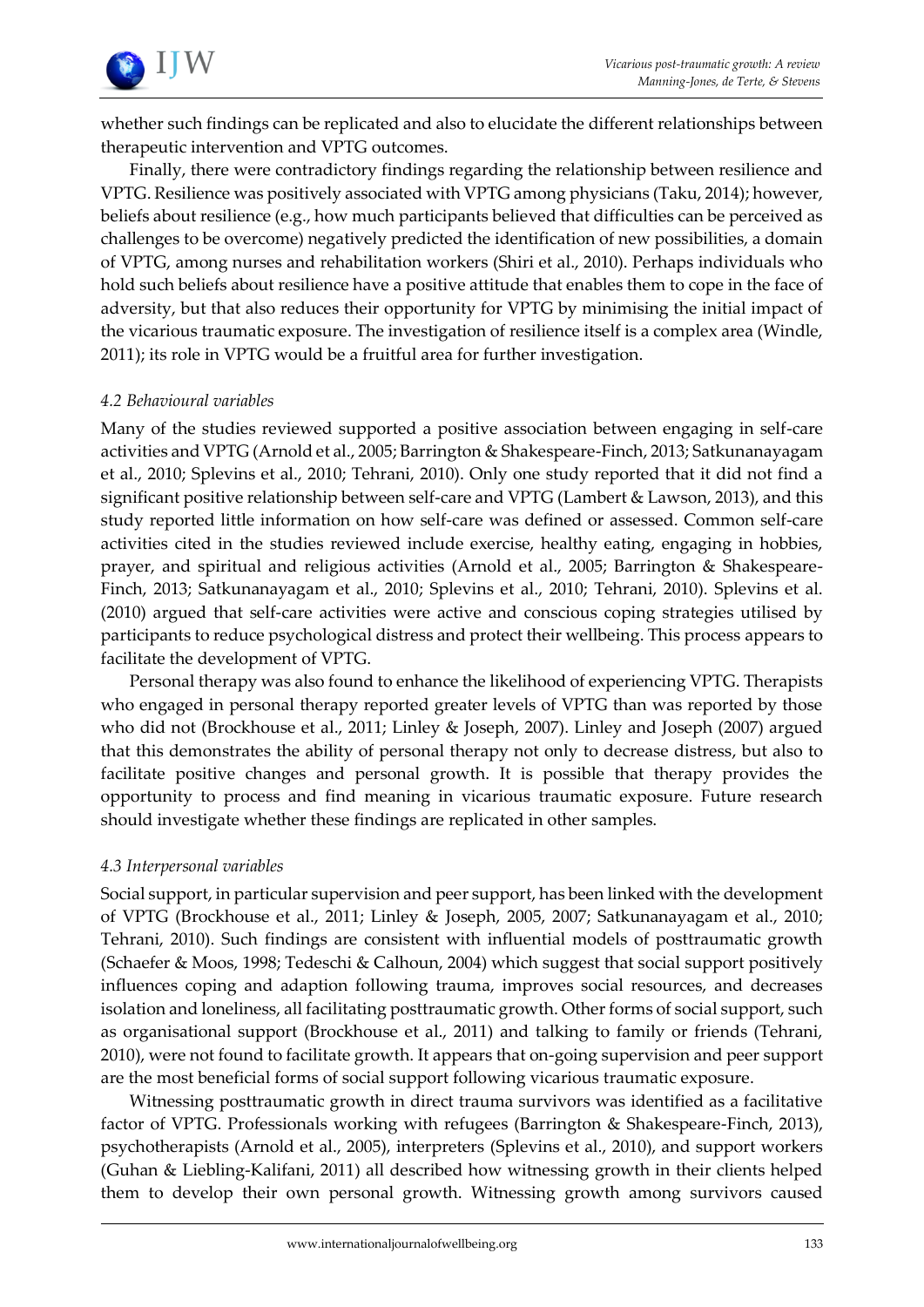

participants to become shocked and amazed at the strength of human resiliency and triggered positive emotions such as hope, joy, and happiness (Splevins et al., 2010), which facilitated the process of VPTG.

# *4.4 External variables*

Time was identified as one external factor that may facilitate the development of VPTG. Helping professionals working with refugees (Barrington & Shakespeare-Finch, 2013), interpreters (Splevins et al., 2010), and social workers (Shamai & Ron, 2009) reported that over time their levels of distress decreased and were replaced by personal growth. This may suggest a temporal sequence to the psychological outcome of vicarious traumatic exposure: perhaps it is natural for professionals to react initially with distress, but over time they are able to process and find meaning in the event, resulting in VPTG.

Finally, there are mixed results regarding whether having a personal trauma history facilitates VPTG following subsequent vicarious traumatic exposure. Three studies reported a positive association between VPTG and personal trauma history (Kjelleberg et al., 2014; Linley & Joseph, 2007; Swickert, et al., 2006); however, one study reported no difference in VPTG levels between those participants with a personal trauma history and those without. Perhaps the way previous traumatic events were processed influences whether or not they facilitate VPTG following subsequent vicarious traumatic exposure (Schaefer & Moos, 1998). However, results should be interpreted with caution because it is unclear whether personal trauma history had been controlled for when measuring VPTG; therefore the posttraumatic growth recorded may have resulted from the participant's own personal trauma, rather than their vicarious traumatic exposure.

## **5. Vicarious posttraumatic growth and secondary traumatic stress**

Secondary traumatic stress refers to the presence of symptoms typically displayed by individuals suffering from Posttraumatic Stress Disorder, but which result from vicarious rather than direct traumatic exposure (Canfield, 2005). Symptoms such as intrusive thoughts or flashbacks to the vicarious trauma, avoidance of related stimuli, hyperarousal, and negative changes to cognition and mood have been reported (e.g., Steed & Downing, 1998). Based on this description, it could be assumed that secondary traumatic stress and VPTG represent opposite ends of the same continuum; on one end are the positive effects of vicarious traumatic exposure and on the other end the negative effects. In contrast, several studies included in this review reported a positive association between VPTG and secondary traumatic stress (e.g., Davis & Macdonald, 2004; Kjellenberg et al., 2014). One explanation of these results may be that, prior to experiencing VPTG, individuals experience initial shock, devastation, and the shattering of their assumptions about themselves and the world (O'Sullivan & Whelan, 2011; Shamai & Ron, 2009; Splevins et al., 2010). This experience may provide the foundation for VPTG and secondary traumatic stress to develop simultaneously, contributing to the positive association reported between the two phenomena.

However, not all research in this area is consistent. Several studies also reported finding no association between VPTG and secondary traumatic stress (Gibbons et al., 2011; Taubman-Ben-Ari & Weintroub, 2008), while a third suggested a more complex alternative (Shiri et al., 2008a). Shiri et al. (2008a) reported that the relationship between VPTG and secondary traumatic stress was best explained as curvilinear. Initially, VPTG increased linearly with increases in secondary traumatic stress; however, at a point VPTG reached a plateau and no longer continued to increase despite further increases in secondary traumatic stress (Shiri et al., 2008a). This curvilinear model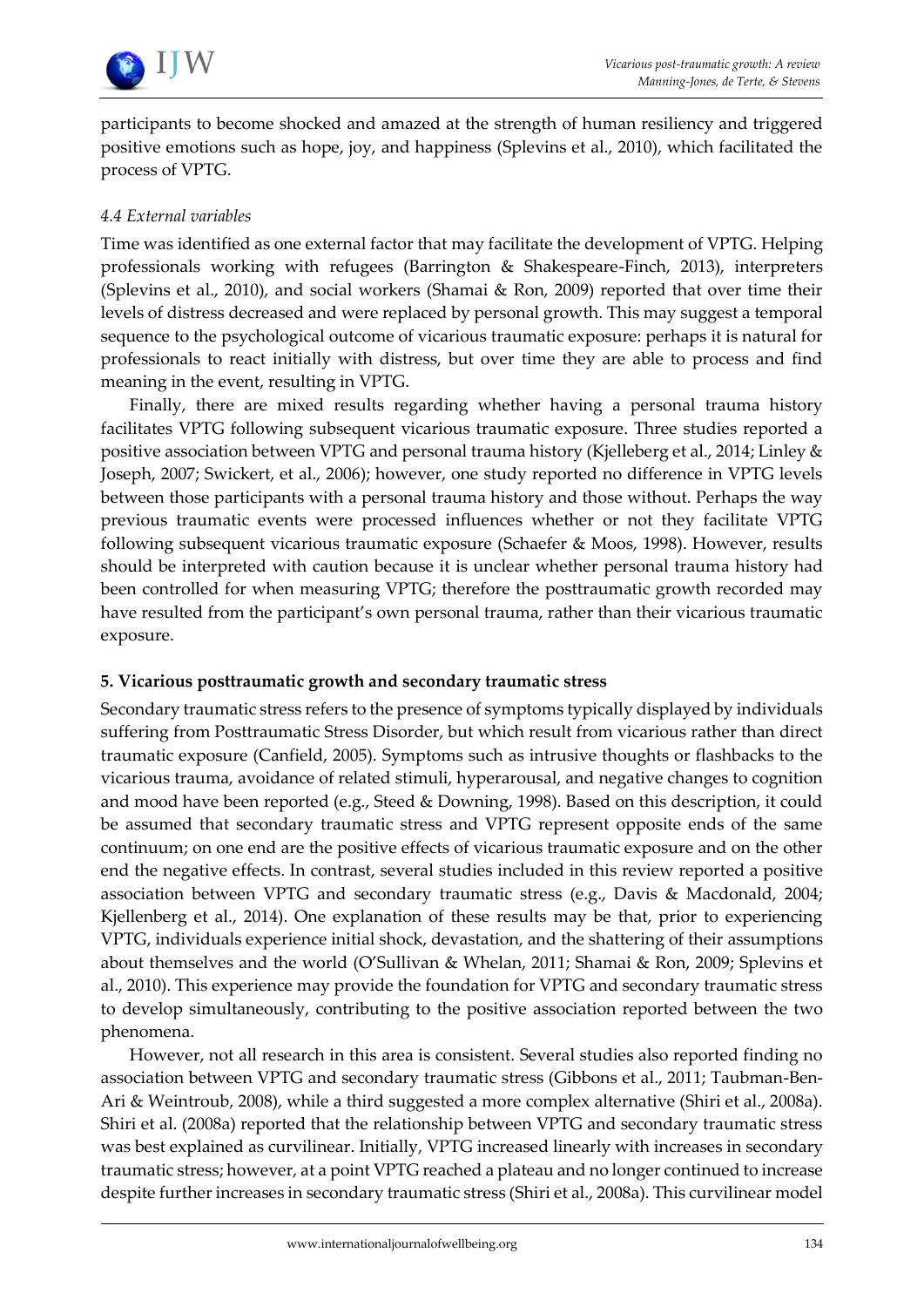

explained the relationship between secondary traumatic stress and VPTG over and above a linear relationship. A curvilinear relationship has also been reported between posttraumatic growth and Posttraumatic Stress Disorder among direct trauma survivors (e.g., Butler et al., 2005). However, a later study failed to replicate these results (Shiri, et al., 2008b). Further research is needed to ascertain the nature of the relationship between secondary traumatic stress and VPTG, as such research will enable us to better understand the complex and varying ways that health professionals react to vicarious traumatic exposure, and in turn, how to best support them during this time.

# **6. Limitations in the literature**

Several limitations were apparent in the literature reviewed. Currently, there is no validated quantitative measure to assess VPTG, and the PTGI is the most commonly used instrument. However, as this review has identified unique elements in the nature of VPTG, the PTGI, and all other measures originally designed to assess posttraumatic growth following direct traumatic exposure, are likely to be limited in their capacity to assess all aspects of VPTG. The assessment of VPTG is further restricted by evidence which suggests that posttraumatic growth scales may be measuring slightly different constructs (Linley et al., 2005).

There are also limitations in the design of the studies reviewed. First, sample sizes were generally small; fewer than half the studies had a sample size exceeding 100 participants. Therefore it is possible that small to moderate effects may have been missed (Linley & Joesph, 2005; Linley et al., 2005; Samios et al., 2012); this might explain some of the discrepant results reported in this field. Second, there are few longitudinal studies of VPTG, a significant weakness considering that it has been argued posttraumatic growth develops gradually over time (Calhoun & Tedeschi, 2006; Tedeschi & Calhoun, 2004). Third, the majority of reviewed studies did not account for participants' own personal trauma . Therefore, the extent to which the posttraumatic growth reported in these studies is representative of VPTG is unknown, as it may have arisen from participants' own personal trauma. Finally, there has been very little research comparing VPTG between several populations. Comparative research may enable us to assess whether some types of professionals are more likely to develop VPTG, identify why this is the case, and in turn use this information to facilitate VPTG among groups that previously did not demonstrate high levels of growth.

The validity of VPTG as a construct was not discussed in any of the articles reviewed. Several issues regarding the validity of the wider posttraumatic growth construct have been raised in the literature, all of which are applicable to VPTG. For example, there has been controversy over whether perceived posttraumatic growth equates to actual change (e.g., Joseph, 2011), or whether posttraumatic growth is "illusory" (Taylor, 1983; Taylor & Armor, 1996). Future research should aim to explore these validity issues within the context of VPTG.

Finally, while reviewing the selected articles, it was evident that there is a high degree of inconsistency among results in this field. This makes it is difficult to draw conclusions and to outline meaningful implications for health professionals working with trauma survivors. In particular, results were very mixed regarding whether certain psychological, behavioural, and external factors facilitated VPTG, and how VPTG is related to secondary traumatic stress.

## **7. Directions for future research**

With so much literature focusing on the negative impact of working with trauma survivors, it is important that adequate attention is also paid to the positive consequences of such work. Future research investigating factors that enhance the development of VPTG could inform professionals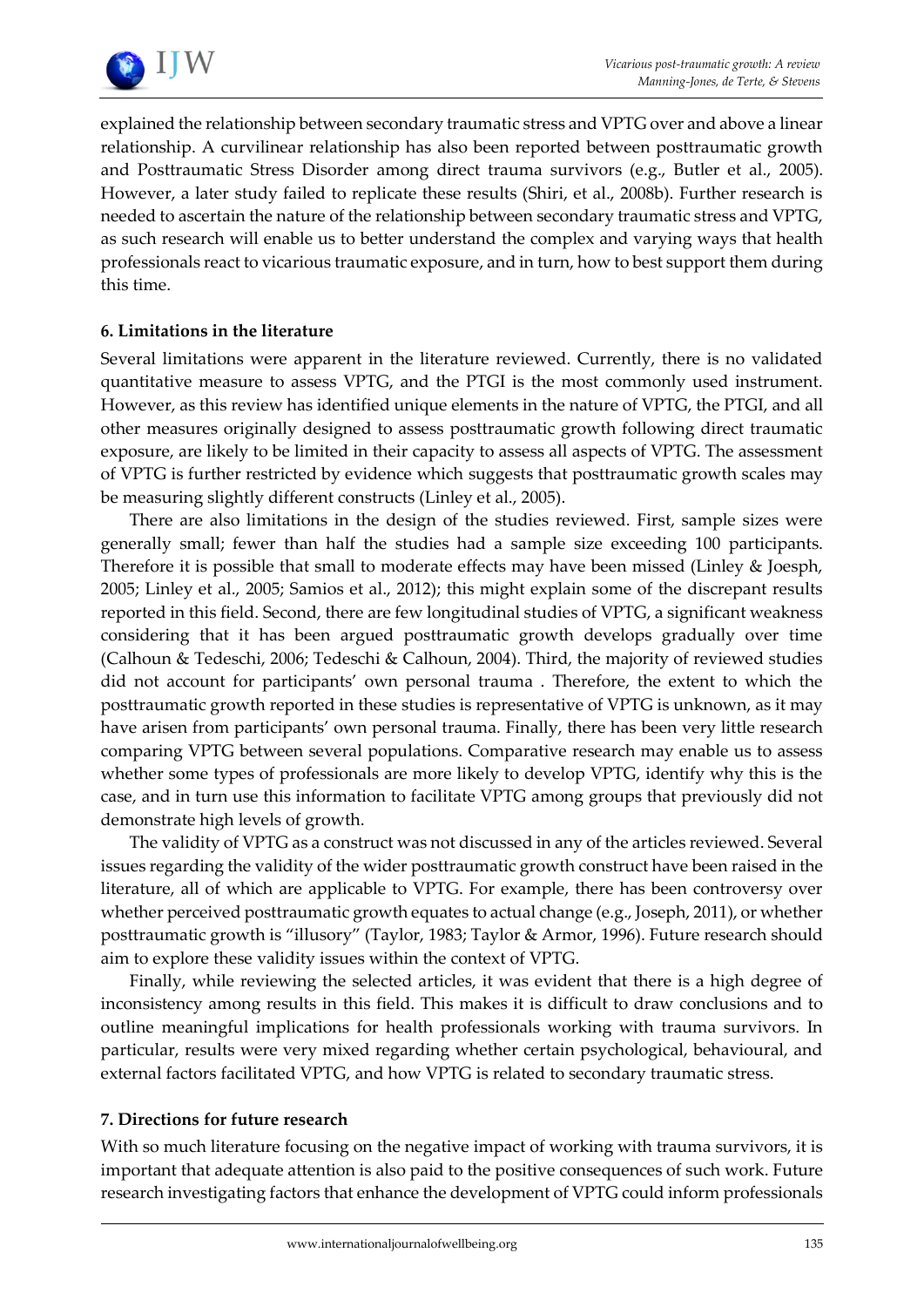

on how to best prepare themselves for trauma work, and could have implications regarding how health care organisations can best support their employees and facilitate VPTG in the workplace. Future research should work to overcome limitations in the field by producing a validated instrument that specifically aims to measure VPTG. This instrument should be informed by theoretical and empirical literature and should consider elements general to the posttraumatic growth construct and specific to VPTG. Finally, research that aims to provide a greater understanding of the complex relationship between VPTG and secondary traumatic stress would be useful.

# **8. Limitations of the current review**

First, only journal articles printed in English were eligible for inclusion in this review. It is possible that valuable contributions to this field have been printed in another language or exist in other forms of text, such as books, dissertations, or theses. In addition, valuable articles may have fallen outside the databases utilised in the current study. While care was taken to perform searches on a variety of databases that were deemed most likely to yield relevant results, it is possible that articles have been missed. Therefore, while this review provides the most comprehensive review of the VPTG literature to date, it cannot be said to be all-inclusive.

Second, the inclusion criteria for this review required studies to have a specific aim of studying VPTG. Studies that captured the benefits of trauma work without a specific focus on VPTG (e.g., Steed & Downing, 1998) were not eligible for inclusion. The specified criterion was established to capture a homogenous body of research from which meaningful conclusions could be drawn. However, this once again limits the research reviewed and means that studies may have been missed that would have contributed significantly to the results provided here.

Third, studies that reported participants to have a "shared trauma reality" with direct trauma survivors (e.g., Tosone, 2011) were not included in this review, as the review was specific to *vicarious* traumatic exposure. That is not to say that the studies failed to investigate a form of posttraumatic growth worth attention. It may be that the individuals included in these studies exhibit a form of growth that matches VPTG, or they may demonstrate their own unique manifestation. Inclusion of these studies may have altered the results presented in this review. Future research could compare such studies with those focusing exclusively on VPTG to ascertain similarities and differences between these two populations.

## **9. Summary**

This review aimed to provide a comprehensive review of the VPTG literature with five focal areas: assessment, the level of similarity between VPTG and direct posttraumatic growth, facilitating factors, the relationship between VPTG and secondary traumatic stress, and limitations. A review of the assessment procedures found quantitative literature to be limited in its capacity to measure VPTG, due to the absence of a scale designed specifically for vicarious traumatic exposure. VPTG was found to be partially distinct from direct posttraumatic growth; subtle differences included a more abstract form of growth and professional enhancement was found to be a unique manifestation of change. Participants' VPTG was facilitated by a range of cognitive, psychological, behavioural, interpersonal and external factors; however, it should be noted that there was a great deal of inconsistency in the results. Regarding the relationship between VPTG and secondary traumatic stress, three possible explanations have been proposed: a positive linear relationship, no relationship, and a curvilinear relationship. Future research is needed to ascertain which of these three possibilities best explains the association between VPTG and secondary traumatic stress. Current limitations of the literature include a lack of appropriate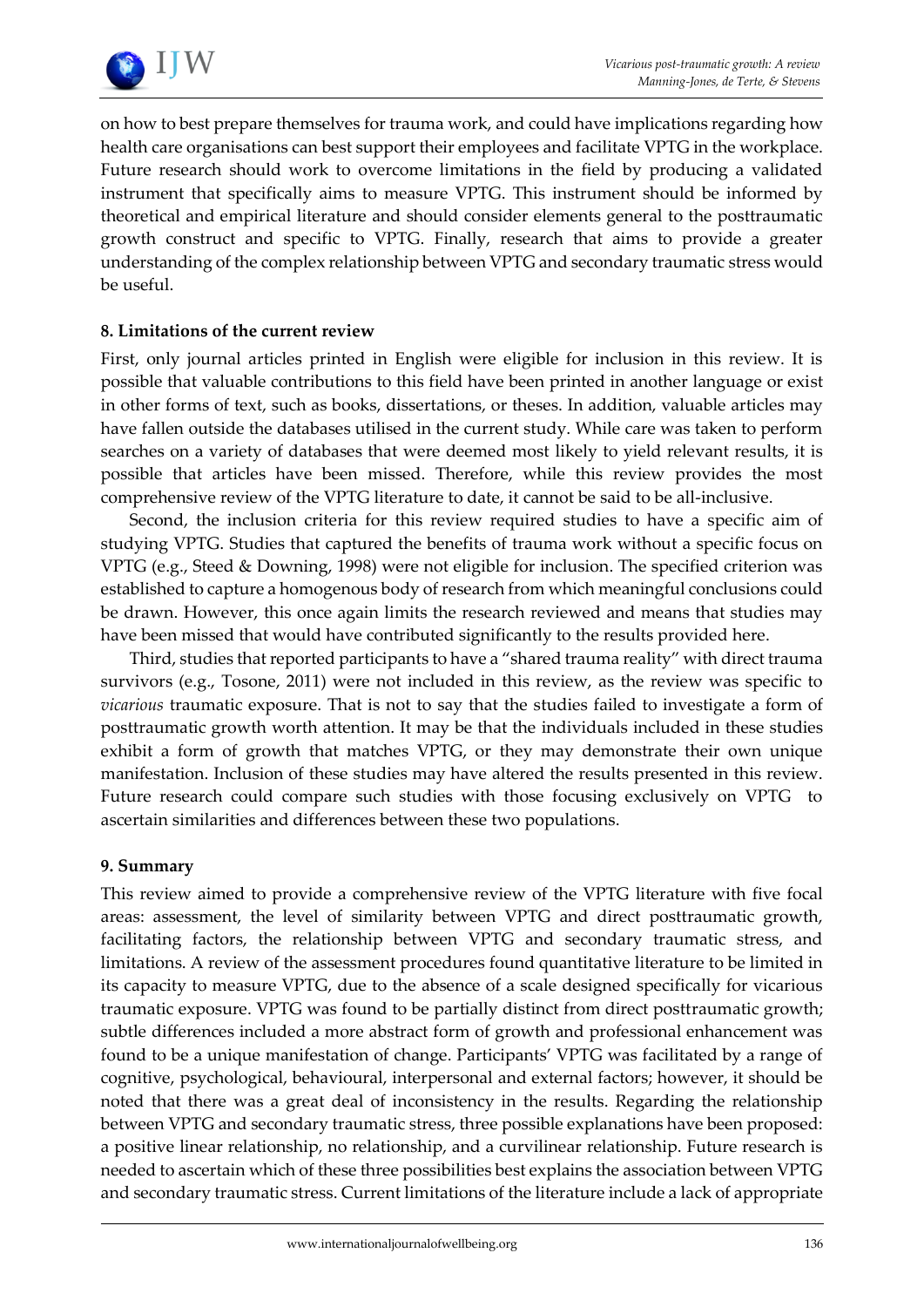

measures, longitudinal research, and consideration of validity; discrepant results; small sample sizes; and the failure to account for personal trauma history. These limitations represent areas in need of future research.

#### **Authors**

Shekinah Manning-Jones Massey University [shekinahmanningjones@gmail.com](mailto:shekinahmanningjones@gmail.com)

Ian de Terte Massey University

Christine Stephens Massey University

#### **Publishing Timeline**

Received 9 June 2014 Accepted 27 March 2015 Published 21 June 2015

#### **References**

- Arnold, D., Calhoun, L. G., Tedeschi, R., & Cann, A. (2005). Vicarious posttraumatic growth in psychotherapy. *Journal of Humanistic Psychology, 45*, 239-263. <http://dx.doi.org/10.1177/0022167805274729>
- Barrington, A. G., & Shakespeare-Finch, J. (2013). Working with refugee survivors of torture and trauma: An opportunity for vicarious post-traumatic growth. *Counselling Psychology Quarterly, 26*(1), 89-105. <http://dx.doi.org/10.1080/09515070.2012.727553>
- Ben-Porat, A., & Itzhaky, H. (2009). Implications of treating family violence for the therapist: Secondary traumatization, vicarious traumatization, and growth. *Journal of Family Violence, 24*, 507-515. <http://dx.doi.org/10.1007/s10896-009-9249-0>
- Bentar, M. (2000). A qualitative study of the effect of a history of childhood sexual abuse on therapists who treat survivors of sexual abuse. *Journal of Trauma & Dissociation, 1*(3), 9-28. [http://dx.doi.org/10.1300/J229v01n03\\_02](http://dx.doi.org/10.1300/J229v01n03_02)
- Brockhouse, R., Msetfi, R. M., Cohen, K., & Joseph, S. (2011). Vicarious exposure to trauma and growth in therapists: The moderating effects of sense of coherence, organizational support, and empathy. *Journal of Traumatic Stress, 24*(6), 735–742[. http://dx.doi.org/10.1002/jts.20704](http://dx.doi.org/10.1002/jts.20704)
- Butler, L. D., Blasey, C. M., Garlan, R. W., McMaslin, S. E., Azarow, J., Chen, X., . . . Spiegel, D. (2005). Posttraumatic growth following the terrorist attacks of September 11, 2001; Cognitive, coping, and trauma symptom predictors in an internet convenience sample. *Traumatology, 11*(4), 247-267. <http://dx.doi.org/10.1177/153476560501100405>
- Calhoun, L. G., & Tedeschi, R. G. (2006). *The handbook of posttraumatic growth: Research and practice.* London: Lawrence Erlbaum.
- Canfield, J. (2005). Secondary traumatization, burnout, and vicarious traumatization: A review of the literature as it relates to therapists who treat trauma. *Smith College Studies in Social Work, 75*(2), 81- 101[. http://dx.doi.org/10.1300/J497v75n02\\_06](http://dx.doi.org/10.1300/J497v75n02_06)
- Carmel, S. (1997). The professional self-esteem of physicians scale, structure, properties and the relationship to work outcomes and life satisfaction. *Psychological Reports, 80*(2), 591-602. [http://dx.doi.org/10.2466/pr0.1997.80.2.5911](http://dx.doi.org/10.2466/pr0.1997.80.2.591)
- Cohen, K., & Collens, P. (2013). The impact of trauma work on trauma workers: A metasynthesis on vicarious trauma and vicarious posttraumatic growth. *Psychological Trauma: Theory, Research, Practice, and Policy, 5*(6), 570-580.<http://dx.doi.org/10.1037/a0030388>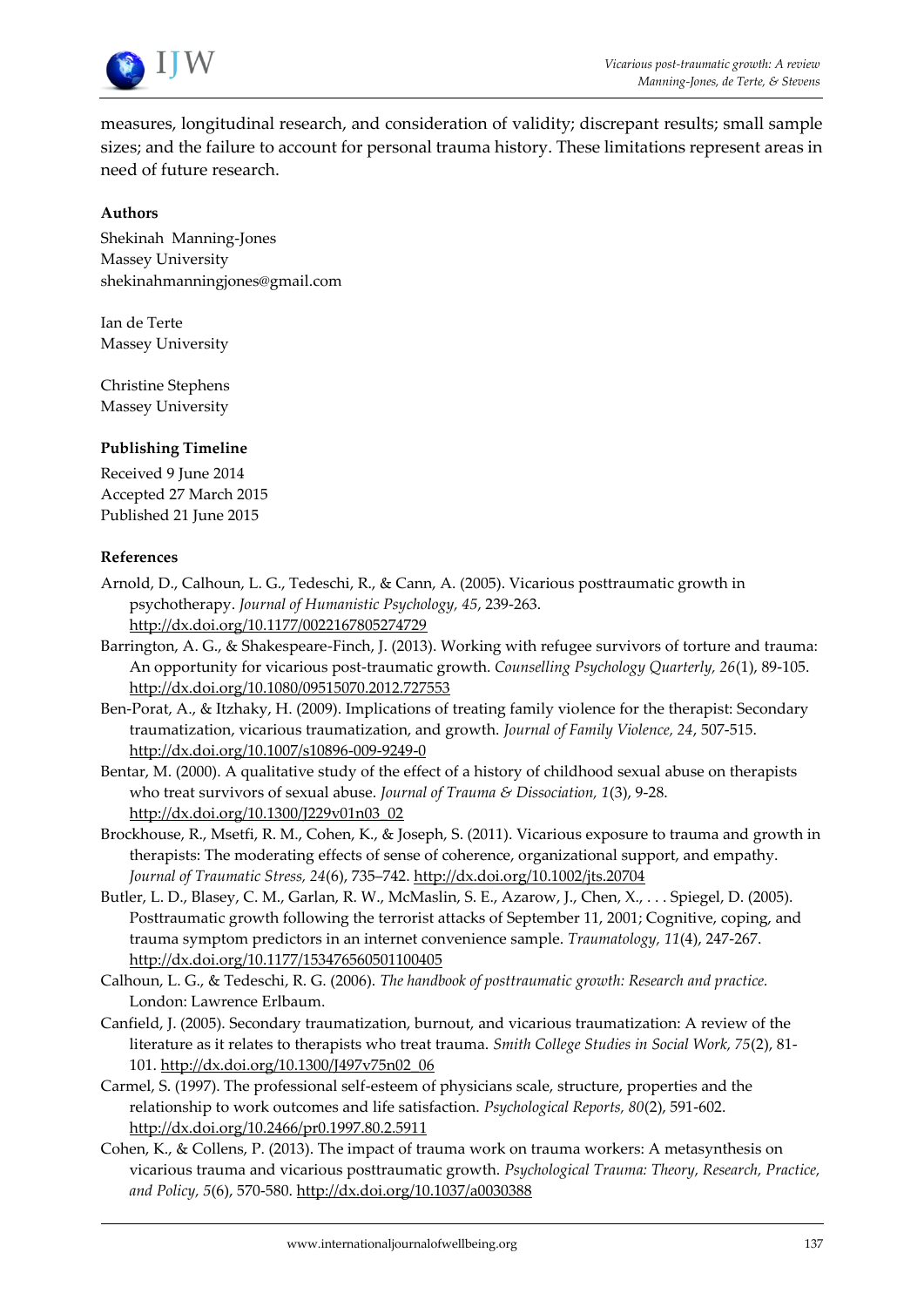

- Davis, C. G., & Macdonald, S. L. (2004). Threat appraisals, distress and the development of positive life changes after September 11th in a Canadian sample. *Cognitive Behaviour Therapy, 33*(2), 68-78. <http://dx.doi.org/10.1080/16506070410025832>
- Gibbons, S., Murphy, D., & Joseph, S. (2011). Countertransference and positive growth in social workers. *Journal of Social Work Practice, 25*(1), 17-30[. http://dx.doi.org/10.1080/02650530903579246](http://dx.doi.org/10.1080/02650530903579246)
- Guhan, R., & Leibling-Kalifani, H. (2011). The experiences of staff working with refugees and asylum seekers in the United Kingdom: A grounded theory exploration. *Journal of Immigrant & Refugee Studies, 9*(3), 205-228[. http://dx.doi.org/10.1080/15562948.2011.592804](http://dx.doi.org/10.1080/15562948.2011.592804)
- Hefferon, K., Grealy, M., & Mutrie, N. (2009). Posttraumatic growth and life threatening physical illness: A systematic review of the qualitative literature. *British Journal of Health Psychology, 14*(2), 343-378. <http://dx.doi.org/10.1348/135910708X332936>
- Hyatt-Burkhart. (2014). The experience of vicarious posttraumatic growth in mental health workers. *Journal of Loss and Trauma: International Perspectives on Stress & Coping, 19*(5), 452-461. <http://dx.doi.org/10.1080/15325024.2013.797268>
- Joseph, S. (2011). *What doesn't kill us. The new psychology of posttraumatic growth.* New York, NY: Basic Books.
- Joseph, S., Williams, R., & Yule, W. (1993). Changes in outlook following disaster: The preliminary development of a measure to assess positive and negative responses. *Journal of Traumatic Stress, 6*(2), 271-279[. http://dx.doi.org/10.1002/jts.2490060209](http://dx.doi.org/10.1002/jts.2490060209)
- Kjellenberg, E., Nilsson, F., Daukantaité, D., & Cardeña, E. (2014). Transformative narratives: The impact of working with war and torture survivors. *Psychological Trauma: Theory, Research, Practice, and Policy, 6*(2), 120-128.<http://dx.doi.org/10.1037/a0031966>
- Lambert, F., & Lawson, G. (2013). Resilience of professional counselors following Hurricanes Katrina and Rita. *Journal of Counseling & Development, 91*, 261-268. [http://dx.doi.org/10.1002/j.1556-](http://dx.doi.org/10.1002/j.1556-6676.2013.00094.x) [6676.2013.00094.x](http://dx.doi.org/10.1002/j.1556-6676.2013.00094.x)
- Lelorain, S., Bonnaud-Antiqnac, A., & Florin, A. (2010). Long term posttraumatic growth after breast cancer: Prevalence, predictors and relationships with psychological health. *Journal of Clinical Psychology in Medical Settings, 17*(1), 14-22[. http://dx.doi.org/10.1007/s10880-009-9183-6](http://dx.doi.org/10.1007/s10880-009-9183-6)
- Linley, P. A., & Joseph, S. (2005). Positive and negative changes following occupational death exposure. *Journal of Traumatic Stress, 18*(6), 751–758[. http://dx.doi.org/10.1002/jts.20083](http://dx.doi.org/10.1002/jts.20083)
- Linley, P. A., & Joseph, S. (2007). Therapy work and therapists' positive and negative well-being. *Journal of Social and Clinical Psychology*, 385–403.<http://dx.doi.org/10.1521/jscp.2007.26.3.385>
- Linley, P. A., Joseph, S., & Loumidis, K. (2005). Trauma work, sense of coherence, and positive and negative changes in therapists. Psychotherapy and Psychosomatics, 75(3), 185-188. <http://dx.doi.org/10.1159/000084004>
- Linley, P. A., Joseph, S., Cooper, R., Harris, S., & Meyer, C. (2003). Positive and negative changes following vicarious exposure to the September 11 terrorist attacks. *Journal of Traumatic Stress, 16*(5), 481-485[. http://dx.doi.org/10.1023/A:1025710528209](http://dx.doi.org/10.1023/A:1025710528209)
- McMillen, J. C., & Fisher, R. H. (1998). The Perceived Benefit Scales: Measuring perceived positive life changes after negative events. *Social Work Research, 22*, 173-187[. http://dx.doi.org/10.1093/swr/22.3.173](http://dx.doi.org/10.1093/swr/22.3.173)
- Mols, F., Vingerhoets, A. J., Coebergh, J. W., & van de Poll-Franse, L. V. (2009). Well-being, posttraumatic growth and benefit finding in long-term breast cancer survivors. *Psychology & Health, 24*(5), 583-595. <http://dx.doi.org/10.1080/08870440701671362>
- O'Sullivan, J., & Whelan, T. A. (2011). Adversarial growth in telephone counsellors: Psychological and environmental influences. *British Journal of Guidance & Counselling, 39*(4), 307-323. <http://dx.doi.org/10.1080/03069885.2011.567326>
- Samios, C., Rodzik, A. K., & Abel, L. M. (2012). Secondary traumatic stress and adjustment in therapists who work with sexual violence survivors: The moderating role of posttraumatic growth. *British Journal of Guidance & Counselling, 40*(4), 341-356.<http://dx.doi.org/10.1080/03069885.2012.691463>
- Satkunanayagam, K., Tunariu, A., & Tribe, R. (2010). A qualitative exploration of mental health professionals' experience of working with survivors of trauma in Sri Lanka. *International Journal of Culture and Mental Health, 3*(1), 43-51.<http://dx.doi.org/10.1080/17542861003593336>